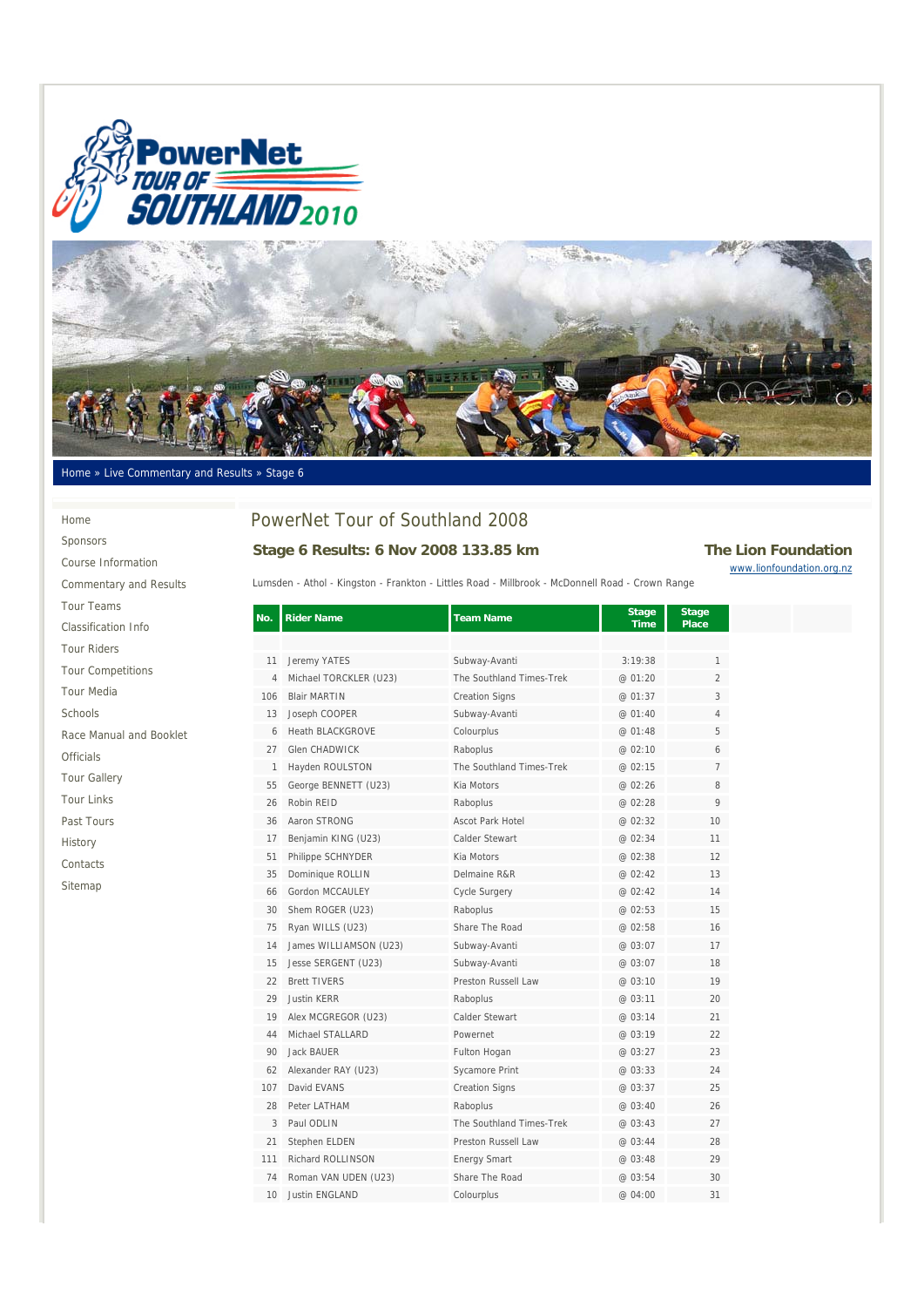| 8              | Westley GOUGH (U23)   | Colourplus                   | @ 04:00 | 32 |
|----------------|-----------------------|------------------------------|---------|----|
| 41             | Mathew GORTER         | Powernet                     | @ 04:15 | 33 |
| 56             | <b>Charles DIONNE</b> | Hilo Decorating Ltd          | @ 04:21 | 34 |
| 23             | Brock ROBERTS (U23)   | Preston Russell Law          | @ 04:30 | 35 |
| 25             | Brad HALL             | Preston Russell Law          | @ 04:31 | 36 |
| 54             | Samuel EADIE (U23)    | Kia Motors                   | @ 04:31 | 37 |
| 83             | <b>Brett DAWBER</b>   | Winton's Middle Pub          | @ 04:37 | 38 |
| 63             | Andy MCNAB (U23)      | Sycamore Print               | @ 04:42 | 39 |
| 64             | Bradley ALDRICH (U23) | Sycamore Print               | @ 04:42 | 40 |
| 104            | Sheldon GORTER (U23)  | Southern Inst. Of Technology | @ 04:46 | 41 |
| 60             | Kirk O'BEE            | Hilo Decorating Ltd          | @ 04:46 | 42 |
| 87             | Alasdair DEMPSEY      | Fulton Hogan                 | @ 04:52 | 43 |
| 109            | Nathan PAGE           | <b>Creation Signs</b>        | @ 04:57 | 44 |
| 33             | Matt SILLARS (U23)    | Delmaine R&R                 | @ 05:01 | 45 |
| 53             | Alex MEENHORST (U23)  | Kia Motors                   | @ 05:01 | 46 |
| 18             | Brad CARTER (U23)     | Calder Stewart               | @ 05:08 | 47 |
| 32             | Mark LANGLANDS (U23)  | Delmaine R&R                 | @ 05:08 | 48 |
| 39             | Mike NORTHEY (U23)    | <b>Ascot Park Hotel</b>      | @ 05:08 | 49 |
| 95             | Alan WILLIAMS (U23)   | <b>Riverside Rentals</b>     | @ 05:08 | 50 |
| 84             | David AYRE (U23)      | Winton's Middle Pub          | @ 05:16 | 51 |
| 38             | Elliot CROWTHER (U23) | Ascot Park Hotel             | @ 05:19 | 52 |
| 81             | James GIBSON          | Winton's Middle Pub          | @ 05:23 | 53 |
| 57             | Chuck COYLE           | Hilo Decorating Ltd          | @05:32  | 54 |
| 82             | Leon HEXTALL (U23)    | Winton's Middle Pub          | @ 06:13 | 55 |
| 42             | <b>Joel PEARSON</b>   | Powernet                     | @ 06:18 | 56 |
| 86             | Josh BARLEY (U23)     | Fulton Hogan                 | @ 06:32 | 57 |
| 59             | Michael GRABINGER     | <b>Hilo Decorating Ltd</b>   | @ 07:15 | 58 |
| 76             | <b>Nick LOVEGROVE</b> | Hudson Gavin Martin          | @ 07:37 | 59 |
| 108            | Alex MALONE           | <b>Creation Signs</b>        | @ 07:56 | 60 |
| 110            | Andrew CRAWLEY        | <b>Creation Signs</b>        | @ 07:56 | 61 |
| 93             | Jonathon ATKINSON     | <b>Riverside Rentals</b>     | @ 08:09 | 62 |
| 77             | Nico DE JONG          | Hudson Gavin Martin          | @ 08:12 | 63 |
| 97             | Travis KANE           | South West Helicopters       | @ 10:09 | 64 |
| 47             | Peter RENNIE (U23)    | Now-MS Society               | @ 10:19 | 65 |
| 34             | Sam KING-TURNER       | Delmaine R&R                 | @ 10:27 | 66 |
| 71             | Matthew GILBERT       | Share The Road               | @ 10:31 | 67 |
| 114            | Nicholas ATKINSON     | <b>Energy Smart</b>          | @ 10:35 | 68 |
| 20             | James MCCOY (U23)     | Calder Stewart               | @ 11:11 | 69 |
| 69             | Eric DROWER           | Cycle Surgery                | @ 11:11 | 70 |
| 105            | Tim PEARCE            | Southern Inst. Of Technology | @ 11:30 | 71 |
| $\overline{7}$ | Marc RYAN             | Colourplus                   | @ 11:32 | 72 |
| 70             | Tom SCULLY (U23)      | <b>Cycle Surgery</b>         | @ 11:32 | 73 |
| 12             | Hayden GODFREY        | Subway-Avanti                | @ 11:55 | 74 |
| 92             | Colin CORNBERG (U23)  | Riverside Rentals            | @ 12:05 | 75 |
| 80             | <b>Andrew EAGLES</b>  | Hudson Gavin Martin          | @ 12:13 | 76 |
| 91             | <b>Winston BRIGGS</b> | <b>Riverside Rentals</b>     | @ 12:15 | 77 |
| 78             | Jamie WHYTE           | Hudson Gavin Martin          | @ 12:21 | 78 |
| 112            | Dennis FARRELL        | <b>Energy Smart</b>          | @ 12:54 | 79 |
| 113            | Andrew PHILLIPS       | <b>Energy Smart</b>          | @ 12:54 | 80 |
| 46             | Sheldon DEENY         | Now-MS Society               | @ 12:54 | 81 |
| 73             | Aaron LAWSON (U23)    | Share The Road               | @ 14:17 | 82 |
| 45             | Paul WINTERBOURNE     | Powernet                     | @ 15:11 | 83 |
| 40             | Bevan MASON           | Ascot Park Hotel             | @ 16:01 | 84 |
| 101            | <b>Jonty TAYLOR</b>   | Southern Inst. Of Technology | @ 17:04 | 85 |
| 102            | Rodney WEIBERG        | Southern Inst. Of Technology | @ 17:04 | 86 |
| 52             | Will DICKESON         | Kia Motors                   | @ 22:04 | 87 |
| 72             | Adam COKER (U23)      | Share The Road               | @ 22:04 | 88 |
| $\overline{2}$ | Sam BEWLEY (U23)      | The Southland Times-Trek     | @ 28:34 | 89 |
| 68             | James FAIRWEATHER     | Cycle Surgery                | @ 28:34 | 90 |
| 5              | Shane MELROSE         | The Southland Times-Trek     | @ 28:38 | 91 |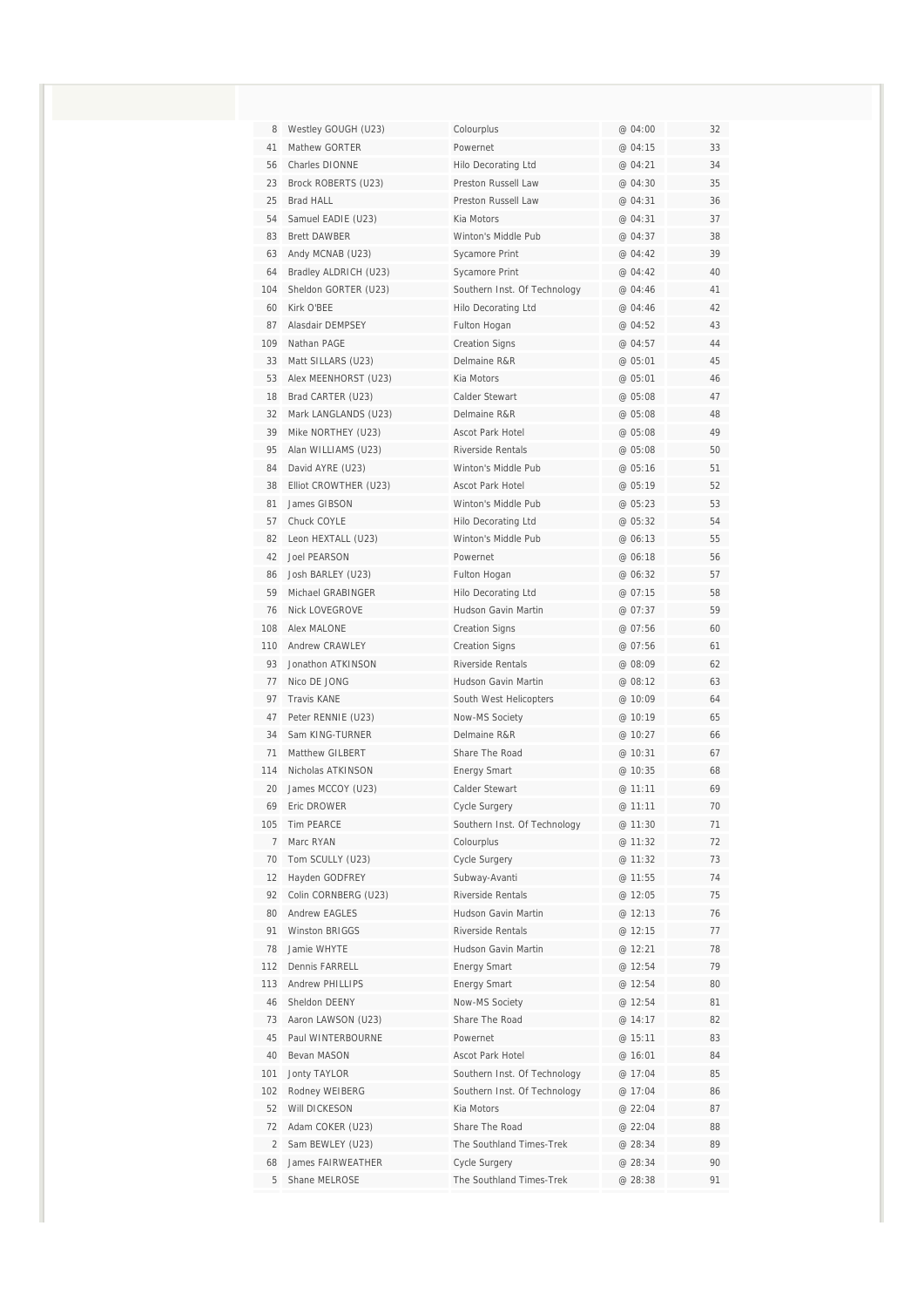|  |  | © 2008 Tour of Southland. |
|--|--|---------------------------|
|  |  |                           |

Í

**Live data provided by Gen-i Southland**

| 89  | Tim HARGRAVE         | Fulton Hogan                 | @ 30:59    | 92  |
|-----|----------------------|------------------------------|------------|-----|
| 48  | Tyler LOCKE (U23)    | Now-MS Society               | @ 31:14    | 93  |
| 103 | Matt DOUGLAS         | Southern Inst. Of Technology | @ 31:29    | 94  |
| 94  | <b>Brian BIGGS</b>   | <b>Riverside Rentals</b>     | @ 31:49    | 95  |
| 79  | Jeremy MEECH         | Hudson Gavin Martin          | @32:01     | 96  |
| 98  | Mark MATTHEWS        | South West Helicopters       | @ 32:09    | 97  |
| 61  | Daniel SEAGAR (U23)  | <b>Sycamore Print</b>        | @ 42:16    | 98  |
| 99  | Simon CROOM          | South West Helicopters       | @42:53     | 99  |
| 49  | Cory GREENBERG (U23) | Now-MS Society               | @ 43:54    | 100 |
| 65  | Latham CROFT (U23)   | Sycamore Print               | <b>DNF</b> | 0   |
|     |                      |                              |            |     |

Live data provided by Gen-i Southland. Results data generated from SportCalc (www.sportcalc.co.nz)

## **PowerNet General Classification (After stage 6)**

| No.            | <b>Rider Name</b>       | <b>Team Name</b>         | G C<br><b>Time</b> | G C<br><b>Place</b> | <b>Bonus</b> | <b>Penalty</b> |
|----------------|-------------------------|--------------------------|--------------------|---------------------|--------------|----------------|
|                |                         |                          |                    |                     |              |                |
| 66             | Gordon MCCAULEY         | <b>Cycle Surgery</b>     | 13:00:39           | 1                   | 00:21        |                |
| $\mathbf{1}$   | Hayden ROULSTON         | The Southland Times-Trek | @ 00:17            | $\overline{2}$      | 00:12        |                |
| 13             | Joseph COOPER           | Subway-Avanti            | @ 03:06            | 3                   |              |                |
| 3              | Paul ODLIN              | The Southland Times-Trek | @ 03:08            | 4                   | 00:06        |                |
| 6              | <b>Heath BLACKGROVE</b> | Colourplus               | @ 03:12            | 5                   | 00:04        |                |
| 35             | Dominique ROLLIN        | Delmaine R&R             | @ 03:22            | 6                   | 00:08        |                |
| 14             | James WILLIAMSON (U23)  | Subway-Avanti            | @ 05:28            | 7                   | 00:02        |                |
| 36             | Aaron STRONG            | Ascot Park Hotel         | @ 05:50            | 8                   | 00:02        |                |
| 11             | Jeremy YATES            | Subway-Avanti            | @ 05:52            | 9                   | 00:21        |                |
| 27             | <b>Glen CHADWICK</b>    | Raboplus                 | @ 07:50            | 10                  | 00:07        |                |
| 17             | Benjamin KING (U23)     | Calder Stewart           | @ 10:35            | 11                  |              |                |
| 106            | <b>Blair MARTIN</b>     | <b>Creation Signs</b>    | @ 10:52            | 12                  | 00:04        |                |
| 75             | Ryan WILLS (U23)        | Share The Road           | @ 10:58            | 13                  | 00:01        |                |
| $\overline{4}$ | Michael TORCKLER (U23)  | The Southland Times-Trek | @ 12:16            | 14                  | 00:06        |                |
| 74             | Roman VAN UDEN (U23)    | Share The Road           | @ 12:42            | 15                  | 00:04        |                |
| 51             | Philippe SCHNYDER       | Kia Motors               | @ 13:06            | 16                  |              |                |
| 10             | Justin ENGLAND          | Colourplus               | @ 15:08            | 17                  |              |                |
| 55             | George BENNETT (U23)    | Kia Motors               | @ 15:16            | 18                  |              |                |
| 30             | Shem ROGER (U23)        | Raboplus                 | @ 16:11            | 19                  |              |                |
| 90             | Jack BAUER              | Fulton Hogan             | @ 16:55            | 20                  | 00:04        |                |
| 29             | <b>Justin KERR</b>      | Raboplus                 | @ 16:56            | 21                  | 00:01        |                |
| 26             | Robin REID              | Raboplus                 | @ 18:46            | $22 =$              | 00:02        |                |
| 39             | Mike NORTHEY (U23)      | Ascot Park Hotel         | @ 18:46            | $22=$               |              |                |
| 15             | Jesse SERGENT (U23)     | Subway-Avanti            | @ 18:55            | 24                  |              |                |
| 8              | Westley GOUGH (U23)     | Colourplus               | @ 19:10            | 25                  |              |                |
| 28             | Peter LATHAM            | Raboplus                 | @ 19:11            | 26                  |              |                |
| 59             | Michael GRABINGER       | Hilo Decorating Ltd      | @ 19:40            | 27                  |              |                |
| 23             | Brock ROBERTS (U23)     | Preston Russell Law      | @ 20:02            | 28                  |              |                |
| 60             | Kirk O'BEE              | Hilo Decorating Ltd      | @ 20:35            | 29                  |              |                |
| 54             | Samuel EADIE (U23)      | Kia Motors               | @ 20:46            | 30                  |              |                |
| 69             | Eric DROWER             | <b>Cycle Surgery</b>     | @ 21:45            | 31                  |              |                |
| 81             | James GIBSON            | Winton's Middle Pub      | @ 21:48            | 32                  |              |                |
| 95             | Alan WILLIAMS (U23)     | <b>Riverside Rentals</b> | @ 22:01            | 33                  |              |                |
| 38             | Elliot CROWTHER (U23)   | Ascot Park Hotel         | @ 22:11            | 34                  |              |                |
| 57             | Chuck COYLE             | Hilo Decorating Ltd      | @ 22:21            | 35                  |              |                |
| 84             | David AYRE (U23)        | Winton's Middle Pub      | @ 22:52            | 36                  |              |                |
| 108            | <b>Alex MALONE</b>      | <b>Creation Signs</b>    | @ 23:42            | 37                  |              |                |
| 76             | Nick LOVEGROVE          | Hudson Gavin Martin      | @ 24:02            | 38                  |              |                |
| 109            | Nathan PAGE             | <b>Creation Signs</b>    | @ 24:07            | 39                  |              |                |
| $\overline{7}$ | Marc RYAN               | Colourplus               | @ 24:27            | 40                  |              |                |
| 32             | Mark LANGLANDS (U23)    | Delmaine R&R             | @ 24:47            | $41 =$              |              |                |
| 42             | <b>Joel PEARSON</b>     | Powernet                 | @ 24:47            | $41 =$              | 00:02        |                |
|                |                         |                          |                    |                     |              |                |
| 70             | Tom SCULLY (U23)        | <b>Cycle Surgery</b>     | @ 27:50            | 43                  |              |                |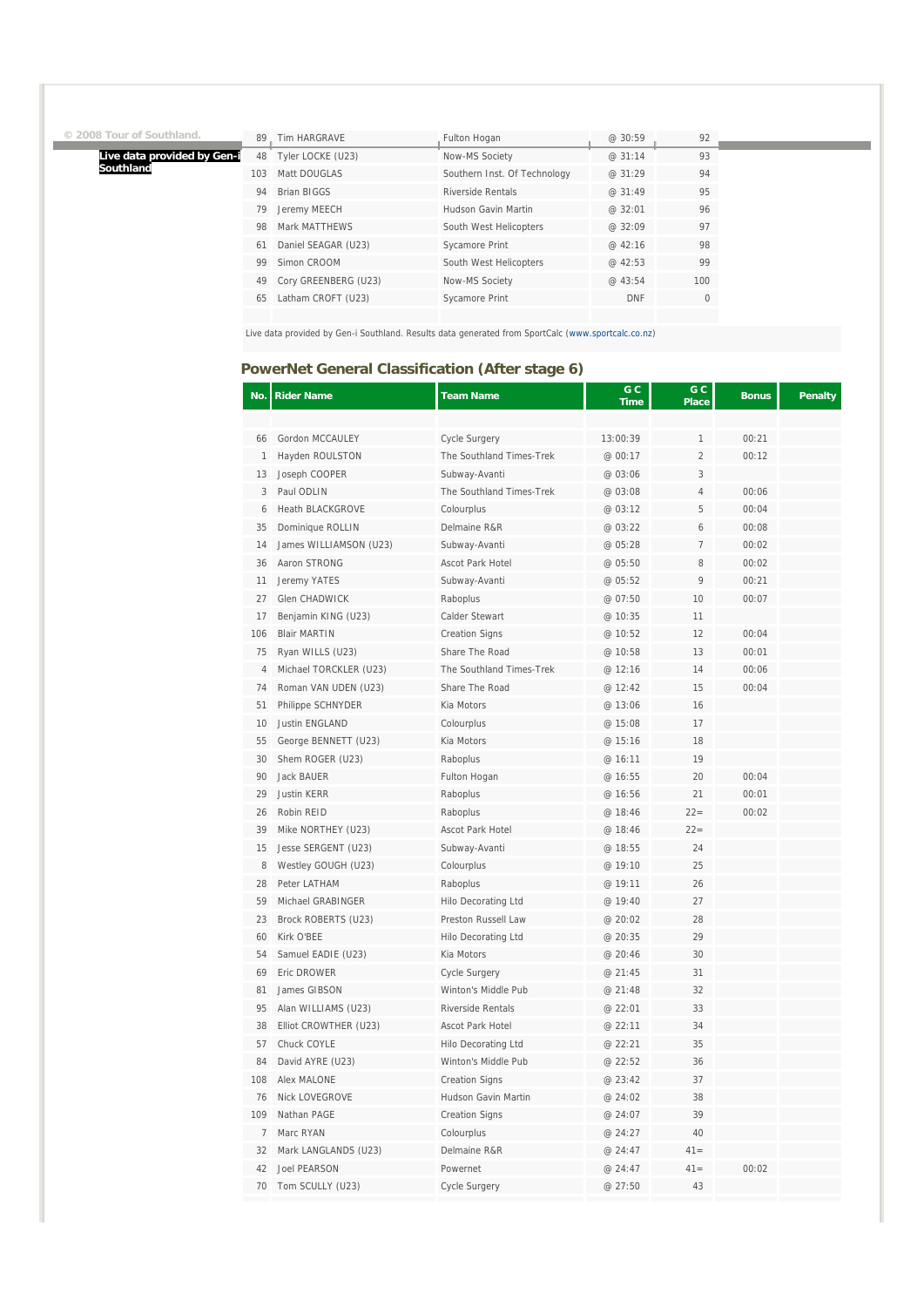| 19  | Alex MCGREGOR (U23)      | Calder Stewart                        | @ 29:44   | 44 |       |       |
|-----|--------------------------|---------------------------------------|-----------|----|-------|-------|
| 83  | <b>Brett DAWBER</b>      | Winton's Middle Pub                   | @ 29:47   | 45 |       | 00:20 |
| 111 | Richard ROLLINSON        | <b>Energy Smart</b>                   | @ 29:57   | 46 |       |       |
| 53  | Alex MEENHORST (U23)     | Kia Motors                            | @ 30:21   | 47 | 00:01 |       |
| 22  | <b>Brett TIVERS</b>      | Preston Russell Law                   | @ 30:35   | 48 |       |       |
| 56  | Charles DIONNE           | Hilo Decorating Ltd                   | @ 30:44   | 49 |       |       |
| 41  | Mathew GORTER            | Powernet                              | @ 31:01   | 50 |       |       |
| 107 | David EVANS              | <b>Creation Signs</b>                 | @ 31:18   | 51 |       |       |
| 80  | <b>Andrew EAGLES</b>     | Hudson Gavin Martin                   | @ 31:21   | 52 |       |       |
| 46  | Sheldon DEENY            | Now-MS Society                        | @ 32:13   | 53 |       |       |
| 33  | Matt SILLARS (U23)       | Delmaine R&R                          | @ 32:26   | 54 |       |       |
| 45  | Paul WINTERBOURNE        | Powernet                              | @ 33:23   | 55 |       |       |
| 25  | <b>Brad HALL</b>         | Preston Russell Law                   | @ 33:34   | 56 |       |       |
| 18  | Brad CARTER (U23)        | Calder Stewart                        | @ 34:28   | 57 |       |       |
| 110 | Andrew CRAWLEY           | <b>Creation Signs</b>                 | @ 35:01   | 58 |       |       |
| 93  | Jonathon ATKINSON        | Riverside Rentals                     | @ 35:03   | 59 |       |       |
| 40  | Bevan MASON              | <b>Ascot Park Hotel</b>               | @ 36:23   | 60 |       |       |
| 47  | Peter RENNIE (U23)       | Now-MS Society                        | @ 36:34   | 61 |       |       |
| 63  | Andy MCNAB (U23)         |                                       | @ 37:29   | 62 |       |       |
| 21  |                          | Sycamore Print<br>Preston Russell Law | @ 38:04   | 63 |       |       |
|     | Stephen ELDEN            |                                       |           |    |       |       |
| 114 | Nicholas ATKINSON        | <b>Energy Smart</b>                   | @ 38:56   | 64 |       |       |
| 62  | Alexander RAY (U23)      | Sycamore Print                        | @ 39:06   | 65 |       |       |
| 71  | Matthew GILBERT          | Share The Road                        | @ 39:17   | 66 |       |       |
| 87  | Alasdair DEMPSEY         | Fulton Hogan                          | @ 40:38   | 67 |       |       |
| 20  | James MCCOY (U23)        | Calder Stewart                        | @ 41:13   | 68 |       |       |
| 97  | <b>Travis KANE</b>       | South West Helicopters                | @ 43:37   | 69 |       |       |
| 34  | Sam KING-TURNER          | Delmaine R&R                          | @ 43:45   | 70 |       | 00:20 |
| 105 | <b>Tim PEARCE</b>        | Southern Inst. Of Technology          | @ 43:46   | 71 |       |       |
| 12  | Hayden GODFREY           | Subway-Avanti                         | @ 45:04   | 72 |       |       |
| 78  | Jamie WHYTE              | Hudson Gavin Martin                   | @ 45:10   | 73 |       |       |
| 44  | Michael STALLARD         | Powernet                              | @ 45:18   | 74 | 00:05 |       |
| 82  | Leon HEXTALL (U23)       | Winton's Middle Pub                   | @ 46:56   | 75 |       |       |
| 113 | <b>Andrew PHILLIPS</b>   | <b>Energy Smart</b>                   | @ 47:04   | 76 |       |       |
| 68  | <b>James FAIRWEATHER</b> | <b>Cycle Surgery</b>                  | @ 47:16   | 77 |       |       |
| 64  | Bradley ALDRICH (U23)    | Sycamore Print                        | @48:40    | 78 |       |       |
| 2   | Sam BEWLEY (U23)         | The Southland Times-Trek              | @ 48:47   | 79 |       |       |
| 73  | Aaron LAWSON (U23)       | Share The Road                        | @ 49:43   | 80 |       |       |
| 112 | <b>Dennis FARRELL</b>    | <b>Energy Smart</b>                   | @ 50:01   | 81 |       |       |
| 72  | Adam COKER (U23)         | Share The Road                        | @ 50:10   | 82 |       |       |
| 104 | Sheldon GORTER (U23)     | Southern Inst. Of Technology          | @ 50:33   | 83 |       |       |
| 86  | Josh BARLEY (U23)        | Fulton Hogan                          | @ 52:34   | 84 | 00:01 |       |
| 92  | Colin CORNBERG (U23)     | Riverside Rentals                     | @ 53:32   | 85 |       |       |
| 101 | Jonty TAYLOR             | Southern Inst. Of Technology          | @ 53:58   | 86 |       |       |
| 52  | Will DICKESON            | Kia Motors                            | @ 54:03   | 87 | 00:04 |       |
| 102 | Rodney WEIBERG           | Southern Inst. Of Technology          | @ 55:29   | 88 |       |       |
| 5   | Shane MELROSE            | The Southland Times-Trek              | @ 1:00:42 | 89 |       | 00:20 |
| 77  | Nico DE JONG             | Hudson Gavin Martin                   | @ 1:02:19 | 90 |       |       |
| 98  | Mark MATTHEWS            | South West Helicopters                | @ 1:09:31 | 91 |       |       |
| 89  | <b>Tim HARGRAVE</b>      | Fulton Hogan                          | @ 1:10:00 | 92 |       | 00:20 |
| 48  | Tyler LOCKE (U23)        | Now-MS Society                        |           | 93 |       | 00:20 |
|     |                          |                                       | @ 1:11:24 | 94 |       |       |
| 91  | Winston BRIGGS           | Riverside Rentals                     | @ 1:11:37 |    |       |       |
| 103 | Matt DOUGLAS             | Southern Inst. Of Technology          | @1:15:37  | 95 |       | 00:20 |
| 79  | Jeremy MEECH             | Hudson Gavin Martin                   | @ 1:24:15 | 96 |       | 00:20 |
| 49  | Cory GREENBERG (U23)     | Now-MS Society                        | @ 1:42:45 | 97 |       | 00:20 |
| 61  | Daniel SEAGAR (U23)      | Sycamore Print                        | @ 1:47:24 | 98 |       |       |
| 99  | Simon CROOM              | South West Helicopters                | @1:57:31  | 99 |       |       |
| 94  | <b>Brian BIGGS</b>       | Riverside Rentals                     | DQ        |    |       |       |
| 65  | Latham CROFT (U23)       | Sycamore Print                        | DNF       |    |       |       |
|     |                          |                                       |           |    |       |       |

Live data provided by Gen-i Southland. Results data generated from SportCalc (www.sportcalc.co.nz)

Home | Sponsors | Course Information | Commentary and Results | Tour Teams | Classification Info | Tour Riders | Tour Competitions | Tour Media | Schools | Race Manual and Booklet | Officials | Tour Gallery | Tour Links | Past Tours | History | Contacts | Sitemap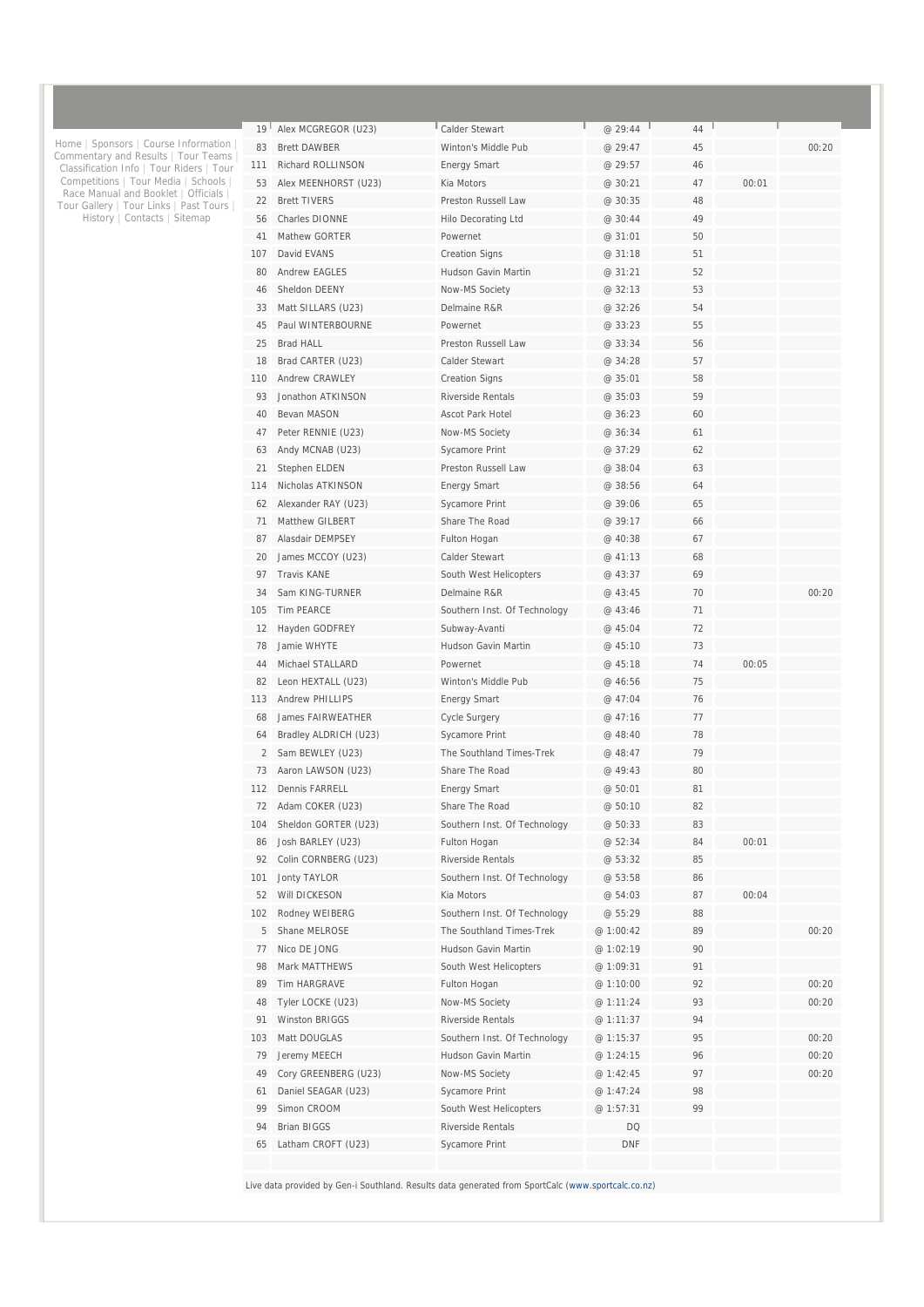## **Teams Classification (After stage 6)**

**Sponsored by WENSLEY'S AVANTI PRO, INVERCARGILL** 

| <b>Team Name</b>             | <b>GC Time</b> |
|------------------------------|----------------|
|                              |                |
| Subway-Avanti                | 39:16:46       |
| The Southland Times-Trek     | @ 01:16        |
| Colourplus                   | @ 19:58        |
| Raboplus                     | @ 25:21        |
| Kia Motors                   | @ 28:49        |
| Ascot Park Hotel             | @31:52         |
| <b>Cycle Surgery</b>         | @ 34:18        |
| <b>Creation Signs</b>        | @ 35:21        |
| Hilo Decorating Ltd          | @ 40:48        |
| Share The Road               | @ 42:19        |
| Delmaine R&R                 | @ 44:03        |
| Powernet                     | @57:52         |
| Winton's Middle Pub          | @ 58:04        |
| Calder Stewart               | @59:35         |
| Preston Russell Law          | @ 1:07:35      |
| Fulton Hogan                 | @ 1:21:12      |
| Hudson Gavin Martin          | @ 1:21:30      |
| Riverside Rentals            | @ 1:30:50      |
| <b>Energy Smart</b>          | @ 1:40:26      |
| <b>Sycamore Print</b>        | @ 1:50:12      |
| Now-MS Society               | @ 1:58:49      |
| Southern Inst. Of Technology | @ 2:04:26      |
| South West Helicopters       | @ 3:09:42      |
|                              |                |

Live data provided by Gen-i Southland. Results data generated from SportCalc (www.sportcalc.co.nz)

## **Sprint Ace Classification (after stage 6)**

#### **Sponsored by HARCOURTS SOUTHLAND**

|     | No. Rider Name       | <b>Team Name</b>         | <b>Points</b>  |
|-----|----------------------|--------------------------|----------------|
|     |                      |                          |                |
| 35  | Dominique Rollin     | Delmaine R&R             | 49             |
| 66  | Gordon McCauley      | Cycle Surgery            | 41             |
| 42  | Joel Pearson         | Powernet                 | 30             |
| 74  | Roman Van Uden       | Share The Road           | 24             |
| 1   | Hayden Roulston      | The Southland Times-Trek | 23             |
| 27  | Glen Chadwick        | Raboplus                 | 22             |
| 44  | Michael Stallard     | Powernet                 | 16             |
| 11  | Jeremy Yates         | Subway-Avanti            | 15             |
| 26  | Robin Reid           | Raboplus                 | 15             |
| 90  | Jack Bauer           | Fulton Hogan             | 14             |
| 75  | Ryan Wills           | Share The Road           | 12             |
| 33  | Matt Sillars         | Delmaine R&R             | 11             |
| 86  | Josh Barley          | Fulton Hogan             | 10             |
| 93  | Jonathon Atkinson    | Riverside Rentals        | 10             |
| 37  | <b>Clinton Avery</b> | <b>Ascot Park Hotel</b>  | 8              |
| 3   | Paul Odlin           | The Southland Times-Trek | $\overline{7}$ |
| 52  | Will Dickeson        | Kia Motors               | 5              |
| 13  | Joseph Cooper        | Subway-Avanti            | 3              |
| 84  | David Ayre           | Winton's Middle Pub      | 3              |
| 22  | <b>Brett Tivers</b>  | Preston Russell Law      | $\overline{2}$ |
| 36  | Aaron Strong         | Ascot Park Hotel         | $\overline{2}$ |
| 28  | Peter Latham         | Raboplus                 | $\overline{2}$ |
| 14  | James Williamson     | Subway-Avanti            | $\overline{2}$ |
| 56  | Charles Dionne       | Hilo Decorating Ltd      | $\overline{2}$ |
| 106 | <b>Blair Martin</b>  | <b>Creation Signs</b>    | $\overline{2}$ |
| 62  | Alexander Ray        | <b>Sycamore Print</b>    | 1              |
| 8   | <b>Westley Gough</b> | Colourplus               | 1              |
|     |                      |                          |                |